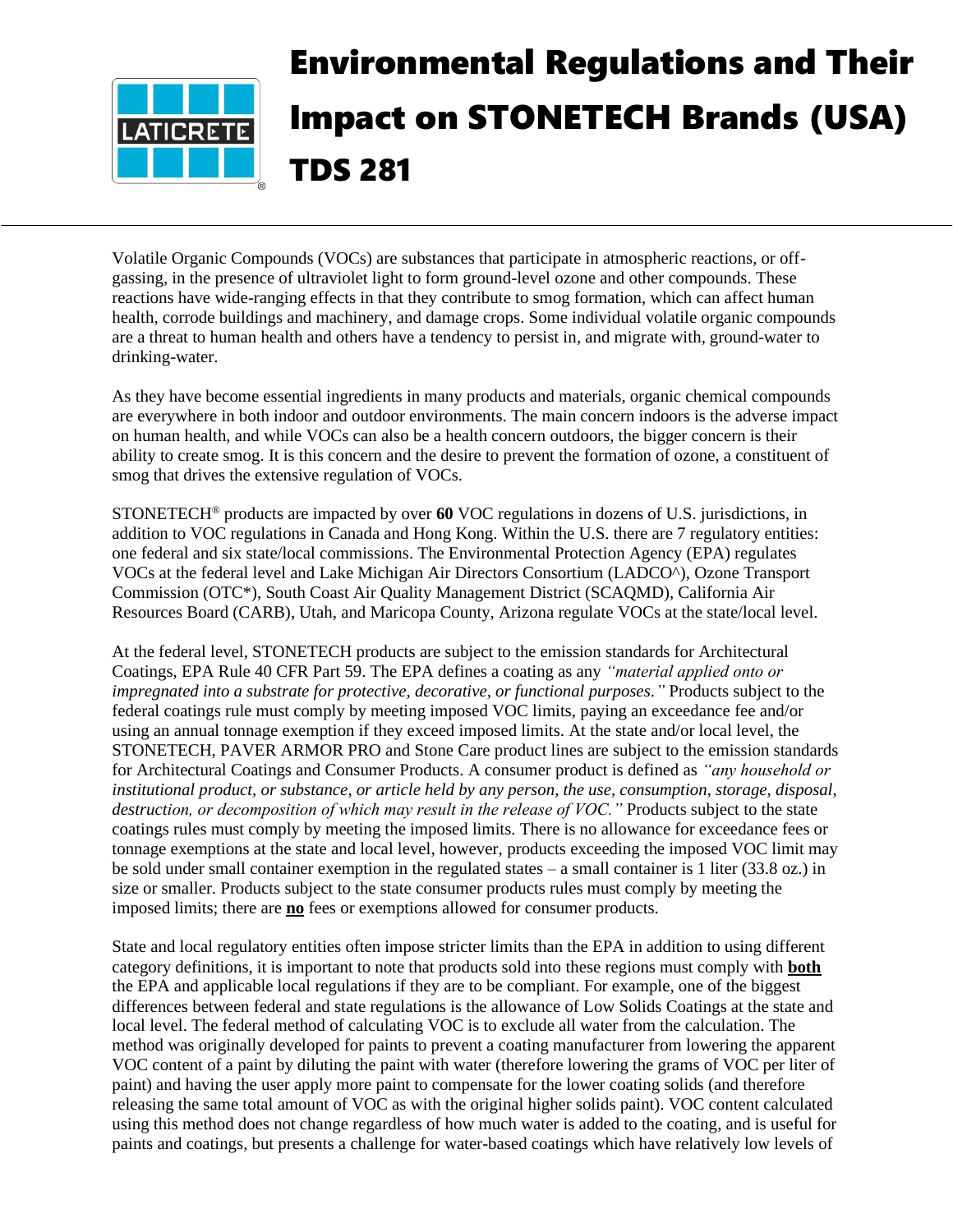solids and VOC. California and the 'OTC' states recognized that the "excluding water" method unfairly gives extremely high VOC content values for water-based coatings with low solids, even though these coatings often have very low VOC levels. Based on this recognition, California and the OTC states created a special category for "Low-Solids Coatings" (coatings with less than 1 pound of solids per gallon of product). This new category allows for a different way of calculating VOC content and a different VOC limit than for other types of coatings by including water in the calculation. The EPA has never modified their Architectural Coatings regulation to accommodate the majority of Low Solids Coatings (i.e. water-based penetrating sealers).

Water-based penetrating sealers are subject to federal VOC limits based on VOC content excluding water, and state and local limits based on VOC content including water, so long as they meet the requirement of a Low Solids Coating. In addition to states recognizing Low Solids Coatings as a VOC category, the SCAQMD Rule 1113 was amended to allow for Low Solids Coatings to be used to help attain LEED points. The VOC limit for Low Solids Coatings LEED v4 Credit Low Emitting Materials is 120 g/L including water. LATICRETE® Tile and Stone Installation, Masonry Veneer Installation System (MVIS™), and LATICRETE® SUPERCAP® products are not subject to these VOC regulations.

Beyond the USA, STONETECH products are subject to the emission standards for Architectural Coatings in Canada and both Architectural Coatings and Consumer Products in Hong Kong. For regulations in Canada, please refer to TDS 283 "Environmental Regulations and Their Impact on STONETECH Brands (Canada). In Hong Kong, regulated products must comply with the imposed VOC limits as there are no allowable exemptions.

\*OTC states include Connecticut, Delaware, Maine, Maryland, Massachusetts, New Hampshire, New Jersey, New York, Pennsylvania, Rhode Island, Vermont, Virginia and Washington DC.

^ LADCO states include Illinois, Indiana, Michigan, Ohio, and Wisconsin

The following are restrictions in place at the time of updating this document. This information is based on our current knowledge of the subject that LATICRETE believes to be reliable and is based on the product sizes as shown below. However, LATICRETE makes no warranties express or implied as to its accuracy or validity at the present time. It is the responsibility of the user to take the necessary additional measures to ensure that uses of the product(s) comply with all applicable regulatory requirements.

| Item Number              | Description                                                     | Packaging                         | <b>State Restrictions</b> | County<br><b>Restrictions</b><br>(State) | <b>City Restrictions</b><br>(State) |
|--------------------------|-----------------------------------------------------------------|-----------------------------------|---------------------------|------------------------------------------|-------------------------------------|
| ST304-0401<br>ST304-0105 | <b>STONETECH®</b><br>Enhancer Pro <sup>TM</sup><br>Sealer       | 1 gal. $(3.8 L)$<br>5 gal. (19 L) | (a)                       | (b)                                      | (c)                                 |
| ST308-0401<br>ST308-0105 | <b>STONETECH</b><br><b>Heavy Duty</b><br><b>Exterior Sealer</b> | 1 gal. $(3.8 L)$<br>5 gal. (19 L) | (a)                       | (b)                                      | (c)                                 |
| ST317-0401<br>ST317-0105 | <b>STONETECH</b><br>Impregnator Pro <sup>®</sup><br>Sealer      | 1 gal. $(3.8 L)$<br>5 gal. (19 L) | (a)                       | (b)                                      | (c)                                 |
| ST439-0624-10            | <b>STONETECH</b><br>DeepKlenz™<br>Cleaner                       | 24 oz. (710 mL)                   | (e)                       | (d)                                      | None                                |

While product sizes listed above are restricted, smaller sizes are available for sale. Consult LATICRETE Customer Service for alternative sizes.

**(a)** includes Colorado, Connecticut, Delaware, Illinois, Indiana, Maine, Maryland, Massachusetts, New Hampshire, New Jersey, New York, Ohio, Pennsylvania, Rhode Island, Washington DC